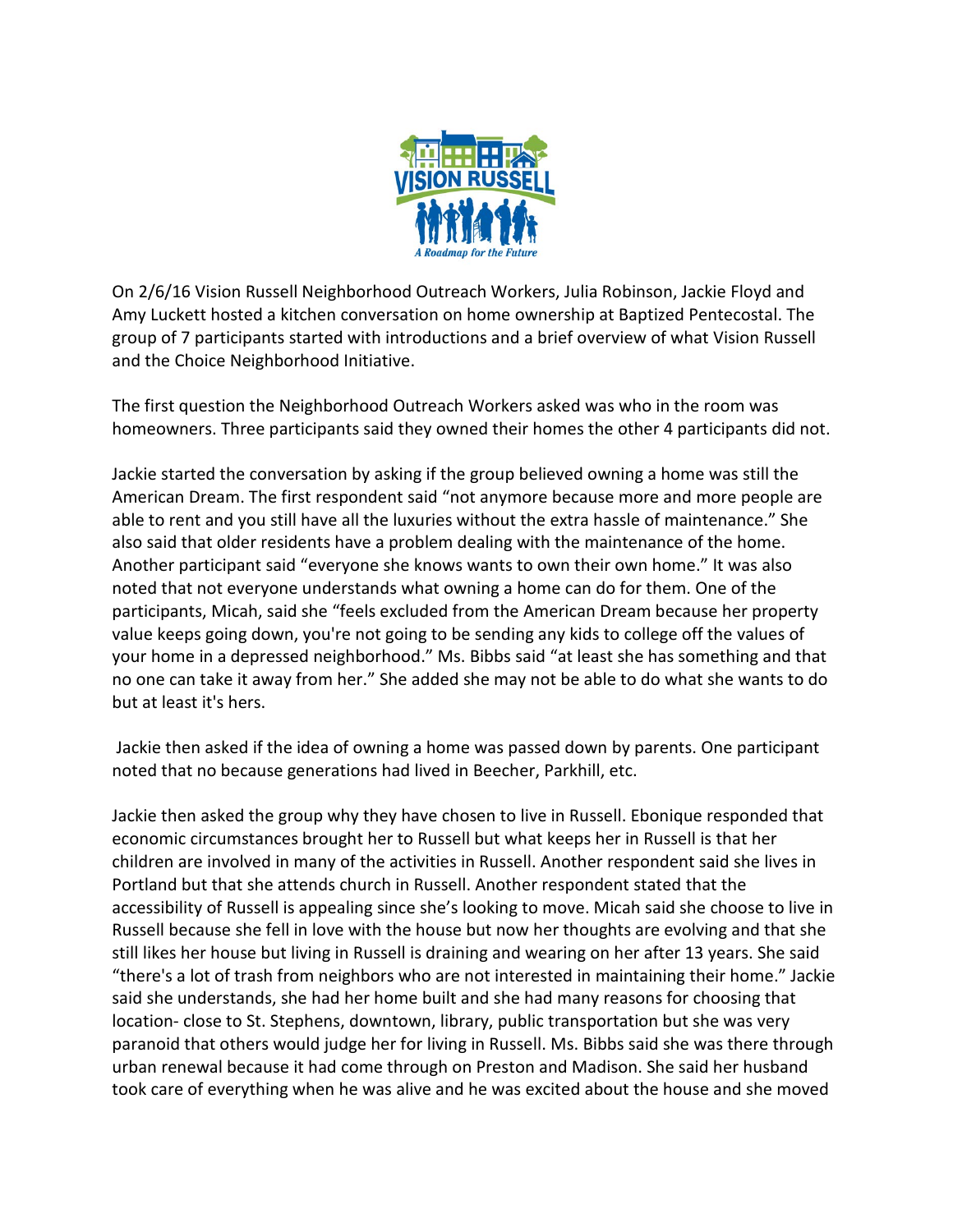in when her son was 6 weeks old. She said there has been so many changes over the 50 years she has lived there. She lives behind City Trends, she said it was in terrible condition at the time but she still loved it because of the location. She also said her neighbors would allow their trash to be blown through the neighborhood. Jackie said she has recently moved into Hampton Place and she loves it because they take such good care of the gated community. She still has the conveniences without the worries of maintaence.

Jackie then asked what is the biggest challenge of owing your home, Micah responded first with upkeep. Ms. Bibbs agreed and said her house is so big and so old and she knows there are programs in the community which help homeowners but they don't do big things, like her houses foundation is settling and water is starting to come in her basement and the roots to the tree in the backyard are cracking foundation, she then asked the group if they knew of any programs that could help with such a big job.

Julia then asked what brought the homeowners in the room to being a homeowner. Ms. Bibbs said urban renewal, Micah said she was living in Beecher Terrace when she saw the house she lives in now and fell in love with it. She said she wasn't thinking about buying a house but that a realtor pointed her to a city housing program that allowed her to purchase the home. Others wanted to know more about the program that Micah was talking about.

Julia then asked what the biggest challenge is for those that want to become a homeowner. One participant said that most places want you to get your credit straightened up before you can own a home and that she had tried to do that by going to a class that was offered but that she was disappointed because they want you to get \$1,000 off your credit before you could get a certificate that you completed the course. Jackie recommended her looking into the Housing Partnership and Urban League programs and classes.

Jackie then asked the participants what they thought the biggest selling point in Russell was. Ebonique said that if they have kids there are numerous educational and developmental programs in the community. Jackie asked which ones she named, First EGOT Shawnee, youth achievers and black achievers, Urban Leagues, Louisville Central Community Center, Street academy, project ready, there are numerous things and they're building like urban league has a new director and now they have family chess night. If you don't have kids she said you would be missing out on a renewal of the Russell community, and it's going to have a face-lift and it's going to be a place that you wish you would have stayed instead of run away from like so many people are doing and she added google fiber will be in the area soon. Jackie asked what the community could offer to an older person like herself, Ebonique said that Oak and Acorn has numerous activities for older adults. Micah said she was glad Ebonique was there because Ebonique is more optimistic. Jackie asked Micah what keeps her in Russell and Micah responded that it's because it's cheap. One participant asked what Micah could do to make her neighborhood a better place, Micah responded that she doesn't know what she can do. She said she used to be fine with where she lives but then three families on a section eight vouchers have moved in and made it hard for her. Her car has been stolen, the kids have torn everything up, her electricity was turned off because she was mistaken for her neighbor. She said she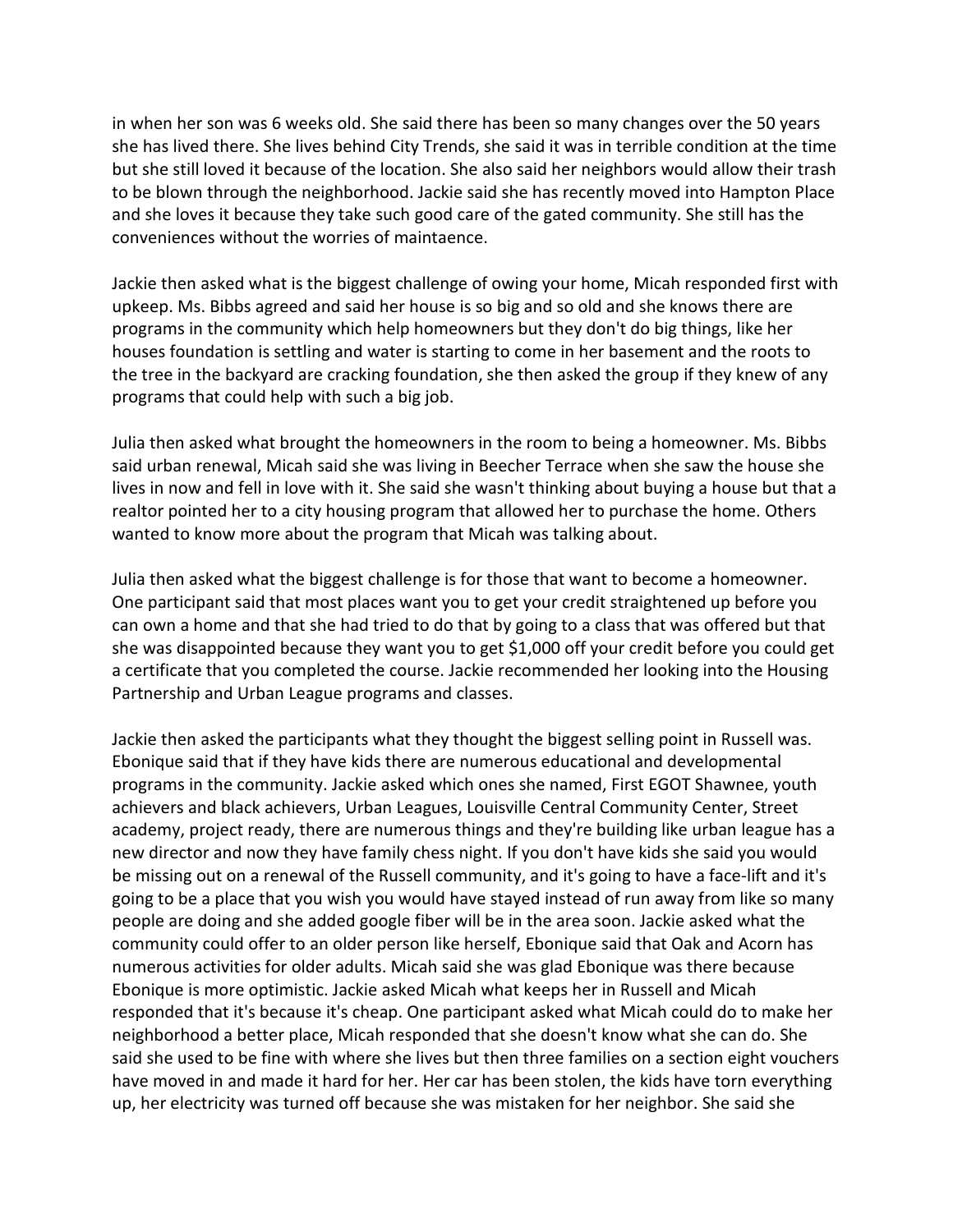doesn't understand why they don't put trash in the trash bags, the drug traffic is heavy and she saw someone get shot in from her front window at 3:00 a.m. in the morning.

Jackie then asked the home owners in the room, who they hold responsible for the bad renters, the landlords or the tenants. One participant said many landlords don't care who they're renting to. She said she had an experience where a landlord wasn't concerned about an application if she had the cash but that she didn't want to live there because everything in the area seemed vacant and/or abandon. One participant said she holds them both responsible and suggested that landlords should be required to visit tenants in their current living situations before renting a new place to them. Ebonique responded she's on a section 8 voucher and she said there is an owner and a property manager. She said she's only met the owner once and he didn't want to fix anything she she had to call codes and regulations on her house so he would have to fix her house and that took about 6 months before she the house was taken care of.

Jackie then asked what should be done to hold people responsible. Micah said she's called Oracle because they built 62 houses one summer and a few of them are next to her. One of many obstacles she ran into is they switch management companies every six months and the response she has gotten is that they think she's supposed to live in those conditions because she's on 18<sup>th</sup> Street. Ebonique said sometimes it's necessary to get a third party in when landlords and neighbors won't step up. Micah said she has tried that by calling IPL about the trash the neighbors had left in their yard and they gave everyone on the street a citation because by time they arrived the trash had spread down the street. She also said the neighbors knew she was the one to call because she's the only one that cares and she eventually got tired of calling because it wasn't doing any good. Micah said the section 8 office tries to reconnect you to the owner of the property and the owners don't do anything. Jackie said if you call to complain three times to report something they're supposed to take action.

Jackie then asked if the group if they thought these problems (trash, drugs, negligent landlords) goes on in other communities and if so, how do those communities deal with these problems. Ebonique said we don't have a neighborhood watch or neighborhood association in the Russell community. She added that you have to find the people who are willing to work and organize in the community and more people will join once that gets started. Another participant said she doesn't think other neighborhoods has the same problems. Micah said that many of the West End neighborhoods have similar conditions but neighborhoods outside of the West-end don't have the same economic conditions, unemployment or anything, it gets to be too much when most of the population needs help. Micah said that she was in a neighborhood association for many years but that everyone got tired and they had to sit down because they were working full-time, raising children, and there were only 6 or 7 members and it was too much work but that they were thinking of reestablishing themselves since they already have their non-profit status and everything but she's struggling to get everyone back together again.

Julia then asked what could come into the Russell Neighborhood to make it a better neighborhood. One participant said "get rid of the ones (neighbors) that don't care first." Ebonique said not necessarily getting rid of everyone but helping their minds evolve, she said